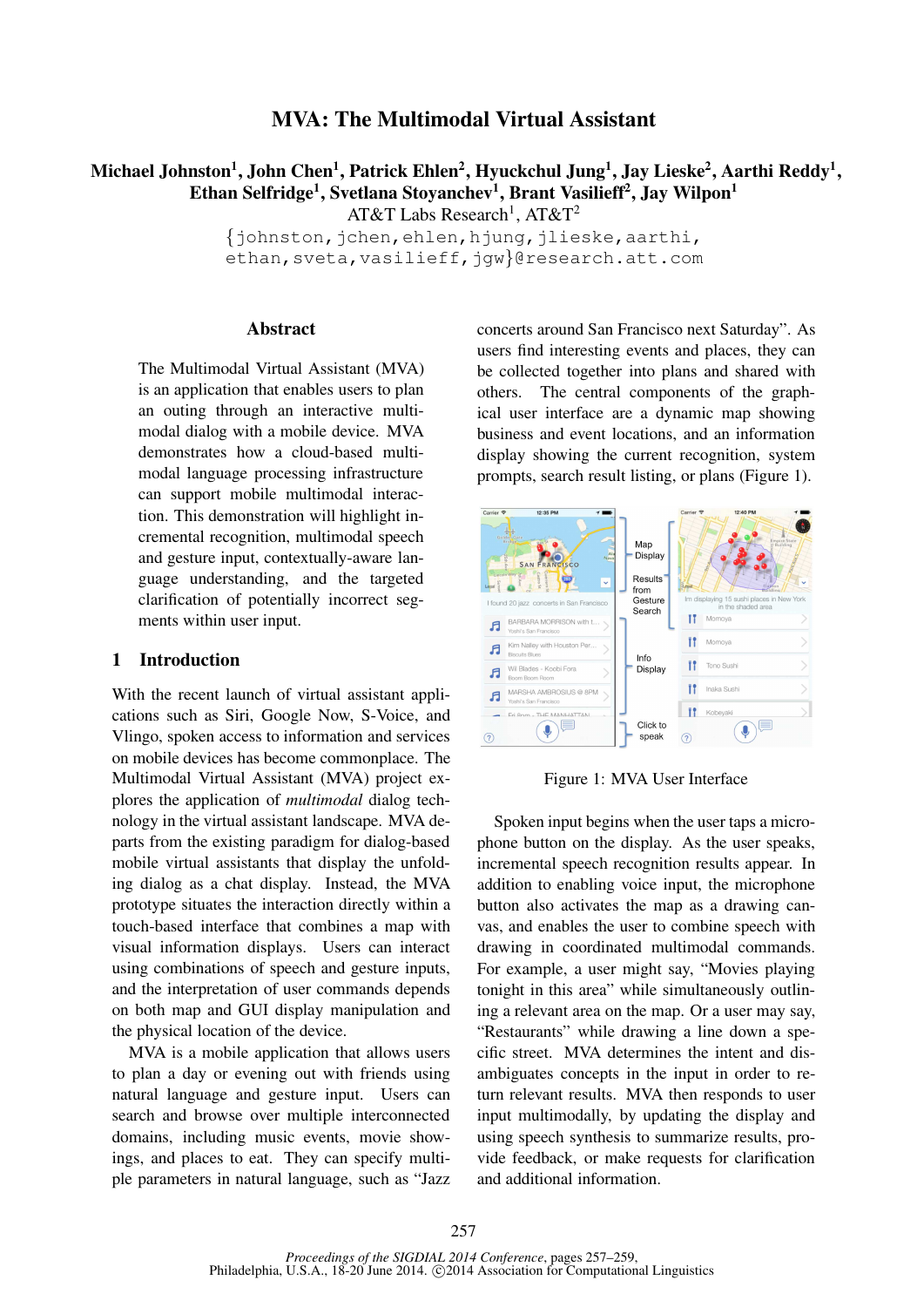#### 2 Sample Interaction

In Figure 2 we present a sample of interaction from MVA that illustrates some of its capabilities. The user starts with a spoken natural language query where they specify some constraints: the type of music (*jazz*), location (*San Francisco*), and time (*tomorrow*). The system gets low confidence on the location, so it constructs a targeted clarification for clarifying only that constraint. The user repeats the location, and then the system searches for events meeting the user's constraints. The user then reviews the results, and follows on with a refinement: "What about blues?". Even though many parameters in this query are underspecified, the system applies contextually-aware natural language understanding and interprets this as "Blues concerts near San Francisco tomorrow". After selecting a concert, the user then searches for a restaurant nearby. The location of the concert remains salient. The user follows up with a multimodal query combining speech and gesture to search for similar restaurants in an adjoining area.

- U: "Jazz concerts near San Francisco tomorrow."
- S: "Where did you want to see jazz tomorrow?"
- U: "San Francisco."
- S: "I found 20 jazz concerts in San Francisco tomorrow." [*Zooms map to San Francisco and displays pins on map and list of results*] U: "What about blues?"
- 
- S: "I found 20 blues concerts in San Francisco tomorrow."
- U: [*Clicks on a concert listing and adds it to the plan*]
- U: "Sushi restaurants near there."
- S: "I found 10 sushi restaurants."<br> $U:$  "What about here?"
- "What about here?"
- [*Circles adjoining area on map*] S: "I found 5 sushi restaurants in
- the area you indicated"

Figure 2: Sample Interaction

#### 3 System Architecture

Figure 3 shows the underlying multimodal assistant architecture supporting the MVA app. The user interacts with a native iOS client. When the user taps the microphone icon, this initiates the flow of audio interleaved with gesture and context information streamed over a WebSocket connection to the platform.

This stream of interleaved data is handled at the server by a multimodal natural language processing pipeline. This fields incoming packets of



Figure 3: MVA Multimodal assistant Architecture

data from the client, demuxes the incoming data stream, and sends audio, ink traces, and context information to three modules that operate in parallel. The audio is processed using the AT&T Watson<sup>SM</sup> speech recognition engine (Goffin et al., 2005). Recognition is performed using a dynamic hierarchical language model (Gilbert et al., 2011) that combines a statistical N-gram language model with weighted sub-grammars. Ink traces are classified into gestures using a linear classifier. Speech recognition results serve as input to two NLU modules. A discriminative stochastic sequence tagger assigns tags to phrases within the input, and then the overall string with tags is assigned by a statistical intent classifier to one of a number of intents handled by the system e.g. *search(music event)*, *refine(location)*.

The NLU results are passed along with gesture recognition results and the GUI and device context to a multimodal dialog manager. The contextual resolution component determines if the input is a query refinement or correction. In either case, it retrieves the previous command from a user context store and combines the new content with the context through destructive unification (Ehlen and Johnston, 2012). A location salience component then applies to handle cases where a location is not specified verbally. This component uses a supervised classifier to select from among a series of candidate locations, including the gesture (if present), the current device location, or the current map location (Ehlen and Johnston, 2010).

The resolved semantic interpretation of the utterance is then passed to a Localized Error Detection (LED) module (Stoyanchev et al., 2012). The LED module contains two maximum entropy classifiers that independently predict whether a con